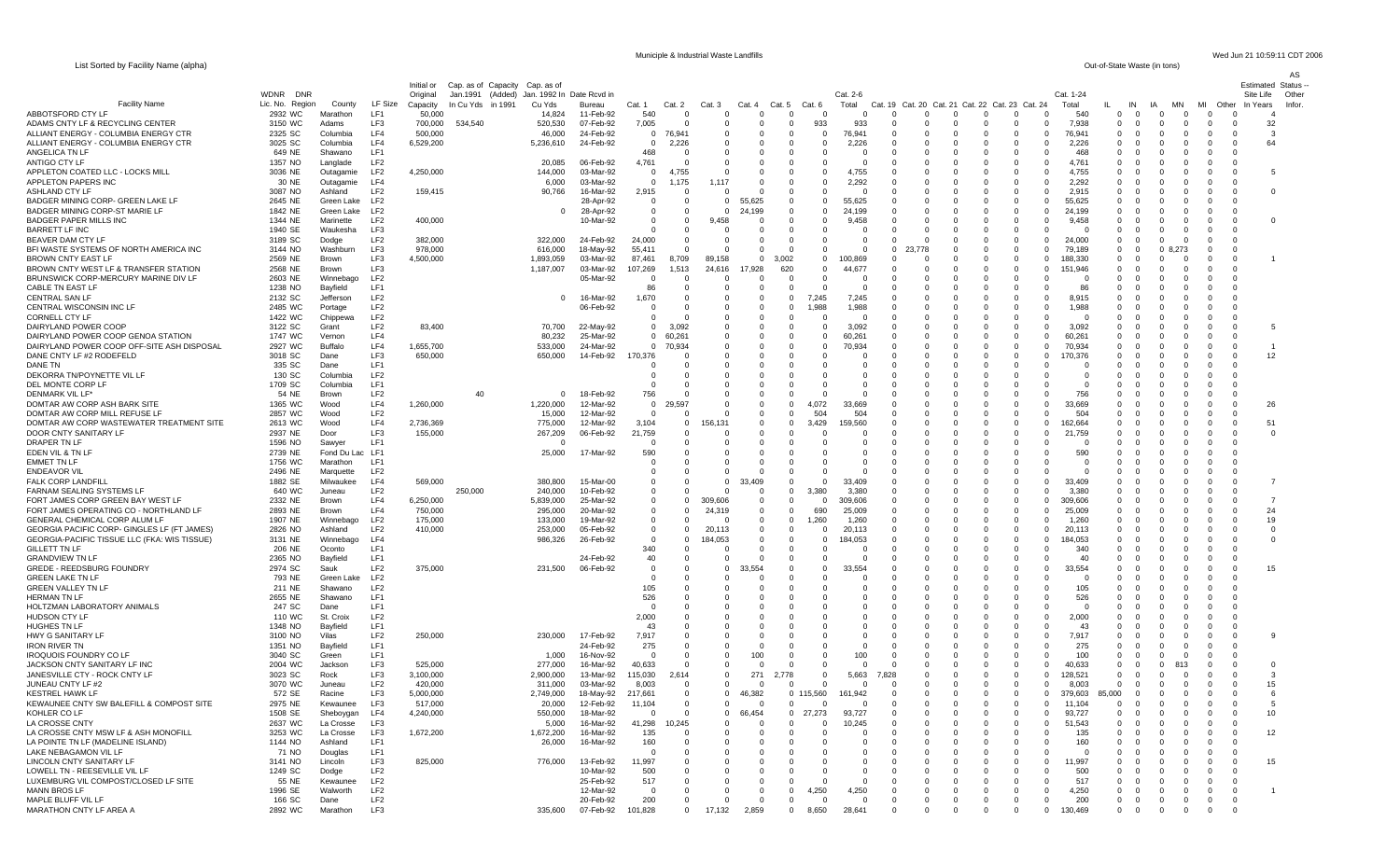|                                                                                        |                    |                      |                        |                        |         |                        |                         | Municiple 8                | Industrial                | vaste           |                               |                                     |                      |                      |                         |                        |                      |                      |                                                                |                                                                   |                                                             |                         | Wed Jur                           | 10:59:11<br>CDT 2006 |
|----------------------------------------------------------------------------------------|--------------------|----------------------|------------------------|------------------------|---------|------------------------|-------------------------|----------------------------|---------------------------|-----------------|-------------------------------|-------------------------------------|----------------------|----------------------|-------------------------|------------------------|----------------------|----------------------|----------------------------------------------------------------|-------------------------------------------------------------------|-------------------------------------------------------------|-------------------------|-----------------------------------|----------------------|
| MARINETTE CNTY LF - NORTH                                                              | 3052 NE            | Marinette            | LF1                    |                        |         | $\Omega$               |                         | 5,589                      | $\mathbf 0$               | 0               | 0                             | $\mathbf 0$                         |                      |                      |                         | 0                      | $\Omega$             |                      | $^{\circ}$<br>$\Omega$                                         | 5,589<br>$^{\circ}$                                               | $\mathbf{0}$<br>$\Omega$                                    | $\mathbf 0$             | $\overline{0}$<br>$\Omega$        |                      |
| MAR-OCO LF<br>MENOMONIE CTY LF #3019                                                   | 3095 NE<br>3019 WC | Marinette<br>Dunn    | LF3<br>LF <sub>2</sub> | 1,480,000<br>210,500   |         | 1,383,000<br>68,000    | 07-Feb-92<br>07-Feb-92  | 23,666<br>9,615            | $\Omega$<br>- 0           | 0<br>0          | $\Omega$<br>0                 | $\Omega$<br>$\Omega$                | - 0<br>- 0           | $\Omega$<br>n        | $\Omega$<br>- 0         | $\Omega$<br>$\Omega$   | - 0<br>- 0           | $\Omega$<br>$\Omega$ | $\overline{0}$<br>$\Omega$<br>$\overline{0}$<br>$\overline{0}$ | 23,666<br>$\mathbf 0$<br>9,615<br>$\mathbf{0}$                    | $\overline{\mathbf{0}}$<br>$\Omega$<br>$\overline{0}$<br>-0 | $\mathbf 0$<br>$\Omega$ | 893<br>$\mathbf 0$<br>- 0         | 15                   |
| MENOMONIE CTY LF #372                                                                  | 372 WC             | Dunn                 | LF2                    |                        | 10,000  | 12,500                 | 07-Feb-92               | $\Omega$                   | $\Omega$                  | 0               | $\Omega$                      | $\overline{0}$                      | 2,800                | 2,800                |                         | $\Omega$               | $\Omega$             | $\Omega$             | $^{\circ}$<br>$\Omega$                                         | 2,800<br>$\Omega$                                                 | - 0                                                         |                         | -0                                |                      |
| METRO LANDFILL & DEVELOPMENT                                                           | 1099 SE            | Milwaukee            | LF3                    | 5,175,000              | 400,000 | 5,175,000              | 19-Mar-92               | 405,418                    | $\Omega$                  | 0               | '.310                         | 1,730                               | - 0                  | 129,041              | 6,464                   | C                      | $\Omega$             |                      | $^{\circ}$<br>$\Omega$                                         | 540,923<br>8,855                                                  | - 0                                                         |                         | -0                                | 4                    |
| METROPOLITAN REFUSE DIST INC                                                           | 107 SC             | Dane                 | LF3                    |                        |         | 82,426                 | 06-Feb-92               | 8,840                      | $\Omega$                  | 0               | 0                             | $\Omega$                            | - 0                  |                      |                         | 0                      | $\Omega$             | $\Omega$             | $^{\circ}$                                                     | 8.840<br>$\Omega$<br>$\Omega$                                     | - 0                                                         |                         | -0                                |                      |
| MIDWEST TIMBER LF                                                                      | 2284 NO            | Iron                 | LF2                    |                        |         | 4,200                  | 06-Feb-92               | $\mathbf 0$                | $\Omega$                  | 0               | $\Omega$                      | $\overline{0}$                      | 125                  | 125                  | $\Omega$                | $\Omega$               | $\Omega$             | $\Omega$             | $\mathbf 0$<br>$\Omega$                                        | 125<br>$\Omega$                                                   | - 0                                                         | 0                       | $\Omega$                          |                      |
| MILWAUKEE CTY HARTUNG QUARRY LF                                                        | 1501 SE            | Milwaukee            | LF4                    |                        |         | 769,736                | 02-Mar-92               | $\Omega$                   |                           | $\Omega$        | $\Omega$                      | $^{\circ}$                          | 29,559               | 29,559               | - 0                     | $\Omega$               |                      |                      | $\overline{0}$<br>$\Omega$                                     | 29,559<br>$\Omega$                                                | - 0                                                         |                         |                                   |                      |
| MONROE CNTY RIDGEVILLE SITE & DEMOLTION LF<br>MOSINEE PAPER CORP LF                    | 2858 WC<br>2806 WC | Monroe<br>Marathon   | LF3<br>LF <sub>2</sub> | 750,000<br>500,000     |         | 410,000<br>106,900     | 13-Mar-92<br>11-Mar-92  | 18,275<br>- 0              | - 0                       | 0<br>105        | $\Omega$<br>0                 | $\Omega$<br>$\mathbf 0$             | 7,210                | - 0<br>7,315         | - 0                     | -0<br>0                | $\Omega$             | $\Omega$             | $^{\circ}$<br>$\Omega$<br>$^{\circ}$<br>$\mathbf 0$            | 18.275<br>$\Omega$<br>7,315<br>0                                  | - 0<br>- 0                                                  | -0                      | -0<br>- 0<br>-0                   | $\Omega$<br>20       |
| NEENAH PAPERS - WHITING MILL LF                                                        | 2576 WC            | Portage              | LF <sub>2</sub>        |                        |         | 109,087                | 17-Feb-92               | $\mathbf 0$                |                           | 766             | $\Omega$                      | $\Omega$                            |                      | 766                  |                         | C                      |                      |                      | $\Omega$<br>$\Omega$                                           | 766<br>$\Omega$                                                   |                                                             |                         | - 0                               |                      |
| <b>NEW GLARUS VIL</b>                                                                  | 418 SC             | Green                | LF1                    |                        |         |                        | 12-Feb-92               | 60                         |                           | 0               | 0                             | $\Omega$                            |                      |                      |                         | C                      |                      |                      | $\mathbf 0$                                                    | 60                                                                | 0                                                           |                         | - 0                               |                      |
| NEW HOLSTEIN CTY LF                                                                    | 148 NE             | Calumet              | LF <sub>2</sub>        |                        |         | 0                      |                         | 193                        |                           | 0               |                               | $\Omega$                            | - 0                  | $\Omega$             |                         | $\Omega$               | $\Omega$             |                      | $^{\circ}$                                                     | 193<br>$\Omega$<br>$\Omega$                                       | - 0                                                         |                         | -0                                |                      |
| NORTHERN STATES POWER CO DEER CREEK                                                    | 2767 NO            | Bayfield             | LF <sub>2</sub>        |                        |         | 28,440                 | 24-Feb-92               | $\mathbf 0$                | 7,799                     |                 |                               | $\Omega$                            |                      | 7,799                |                         | $\Omega$               |                      |                      | $^{\circ}$                                                     | 7,799<br>$\Omega$                                                 | - 0                                                         |                         |                                   |                      |
| OAK CREEK CTY                                                                          | 414 SE             | Milwaukee            | LF <sub>2</sub>        |                        |         |                        |                         | $\Omega$                   |                           | 0               |                               | $\Omega$                            |                      |                      |                         | $\Omega$               |                      |                      | $\mathbf 0$                                                    | $\Omega$                                                          | $\mathbf 0$                                                 |                         |                                   |                      |
| OCONTO FALLS CTY LF<br><b>ONEIDA CNTY</b>                                              | 409 NE<br>2805 NO  | Oconto<br>Oneida     | LF <sub>2</sub><br>LF3 | 1,000,000              |         | 345,520                | 16-Mar-92               | 410<br>25,334              | 25<br>$\Omega$            | 0<br>0          | n                             | $\Omega$                            | 110                  | 135<br>$\Omega$      |                         | 0<br>C                 | - 0                  | <sup>0</sup>         | $^{\circ}$<br>$\Omega$<br>$\Omega$                             | 545<br>$\Omega$<br>0<br>25,334<br>$\Omega$                        | - 0<br>$\overline{0}$                                       |                         | -0<br>$\Omega$                    | O                    |
| ONYX CRANBERRY CREEK LF LLC                                                            | 2967 WC            | Wood                 | LF3                    | 1,200,000              |         | 652,000                | 26-Feb-92               | 127,808                    |                           |                 |                               |                                     |                      |                      |                         |                        |                      |                      | $\mathbf 0$                                                    | $\Omega$<br>127,808                                               | $\Omega$                                                    |                         | - 0                               |                      |
| ONYX GLACIER RIDGE LF LLC                                                              | 3068 SC            | Dodge                | LF3                    | 3,885,800              |         | 3,000,000              | 12-Feb-92               | 70,000                     | - 0                       |                 |                               |                                     |                      | 0                    |                         | 0                      | $\Omega$             | $\Omega$             | $^{\circ}$                                                     | 70,000<br>$\mathbf 0$<br>$\Omega$                                 | - 0                                                         | υ                       | -0                                | 3                    |
| ONYX VALLEY MEADOWS LF LLC                                                             | 2686 SC            | Jefferson            | LF3                    | 1,070,540              |         | 1,070,540              | 06-Mar-92               | 74,159                     | $\Omega$                  | O               | $\Omega$                      | $\Omega$                            |                      | $\Omega$             | - 0                     | $\Omega$               | $\Omega$             | $\Omega$             | $\Omega$                                                       | $\overline{0}$<br>74,159<br>2.200                                 | $\overline{0}$                                              | O                       | - 0                               | $\Omega$             |
| OULU TN LF                                                                             | 1473 NO            | Bayfield             | LF1                    |                        |         |                        |                         | $\Omega$                   |                           |                 |                               |                                     |                      |                      |                         |                        |                      |                      | $^{\circ}$<br>$\Omega$                                         | $\Omega$                                                          | $\mathbf 0$                                                 |                         |                                   |                      |
| OUTAGAMIE CNTY SW DIV LF                                                               | 2484 NE            | Outagamie            | LF3                    | 2,250,000              |         | 2,937,579              | 13-Feb-92               | 191,029                    | $\mathbf 0$               | 43,750          | 0                             | -0                                  | - 0                  | 43,750               | - 0                     | 0                      | - 0                  | $\Omega$             | $^{\circ}$<br>$\overline{0}$                                   | 234,779<br>0                                                      | - 0                                                         | 0                       | - 0                               | 40                   |
| PACKAGING CORP OF AMERICA - TOMAHAWK LF<br>PARKLAND DEVELOPMENT INC (FUTURE)           | 3114 NO<br>3120 SE | Lincoln<br>Waukesha  | LF4<br>LF4             | 2,800,000              |         | 2,600,000<br>372,600   | 17-Feb-92<br>06-Mar-92  | $\mathbf 0$<br>0           | 16,278                    | 19,378<br>0     | $\Omega$<br>26,156            | $\Omega$                            | 219                  | 35,874<br>26,156     | $\Omega$                |                        | $\Omega$             | <sup>0</sup>         | $\Omega$<br>$\Omega$<br>$^{\circ}$                             | 35.874<br>$\Omega$<br>26,156<br>$\Omega$<br>0                     | $\Omega$                                                    | O                       | - 0<br>-0                         | 29<br>$\mathbf 0$    |
| PELLA TN                                                                               | 421 NE             | Shawano              | LF <sub>2</sub>        |                        |         |                        | 12-Mar-92               | 277                        | - 0                       | 0               | 0                             | -0                                  | - 0                  |                      | - 0                     | 0                      | $\Omega$             | $\Omega$             | $^{\circ}$<br>$\Omega$                                         | 277<br>$\Omega$                                                   | - 0                                                         | 0                       | - 0                               |                      |
| PERRENOUD INC DEMOLITION LF                                                            | 1891 WC            | Chippewa             | LF <sub>2</sub>        |                        |         | 240,000                | 13-Mar-92               | 10,909                     | $\Omega$                  |                 | 0                             | $\Omega$                            |                      |                      |                         | $\Omega$               | $\Omega$             | $\Omega$             | $^{\circ}$<br>$\Omega$                                         | 10,909<br>$\Omega$                                                | - 0                                                         | 0                       | -0                                |                      |
| PF PAPERS LANDFILL                                                                     | 3051 NO            | Price                | LF <sub>2</sub>        | 490,000                |         | 257,136                | 30-Mar-92               | $\overline{0}$             | $\Omega$                  | 39.441          |                               |                                     |                      |                      |                         |                        |                      |                      | $\mathbf 0$                                                    | 39,441                                                            | - 0                                                         |                         |                                   | 15                   |
| PHILLIPS CTY LF                                                                        | 57 NO              | Price                | LF2                    |                        | 5,000   |                        | 06-Feb-92               | 800                        | $\Omega$                  | $\Omega$        | 0                             | $\Omega$                            |                      |                      |                         | 0                      | $\Omega$             | $\Omega$             | $^{\circ}$<br>$\Omega$                                         | 800<br>0                                                          | $\mathbf 0$                                                 | 0                       | -0<br>- 0                         |                      |
| PLAINWELL TISSUE LF                                                                    | 2695 WC            | Eau Claire           | LF4                    | 1,200,000              |         | 120,000                | 24-Feb-92               | $\mathbf 0$                | 1.744                     | 6,976           | $\Omega$                      |                                     |                      | 8,720                |                         |                        | $\Omega$             |                      | $\Omega$<br>$\Omega$                                           | 8,720<br>$\Omega$                                                 | $\Omega$                                                    |                         | - 0                               | 5                    |
| PLYMOUTH TN LF                                                                         | 797 SC             | Rock                 | LF1                    |                        |         |                        |                         | $\Omega$                   |                           |                 |                               |                                     |                      |                      |                         | $\Omega$               | - 0                  |                      | $\Omega$<br>$\Omega$<br>$\Omega$                               | $\Omega$<br>- 0<br>$\Omega$                                       | $\Omega$                                                    |                         | - 0                               |                      |
| PORT WING TN LF<br>PORTAGE CNTY LF                                                     | 1598 NO<br>2966 WC | Bayfield<br>Portage  | LF1<br>LF3             | 1,280,000              |         | 0<br>675,200           | 18-May-92<br>21-Feb-92  | 118<br>33,210              |                           |                 |                               |                                     |                      |                      |                         | 0<br>$\Omega$          | $\Omega$<br>$\Omega$ |                      | $^{\circ}$                                                     | 118<br>$\Omega$<br>33.210<br>$\Omega$<br>$\Omega$                 | $\Omega$<br>- 0                                             |                         | - 0<br>-0                         | З                    |
| PORTAGE CTY                                                                            | 1885 SC            | Columbia             | LF <sub>2</sub>        |                        |         |                        | 23-Oct-92               | 2,500                      | $\Omega$                  |                 |                               | $\Omega$                            |                      |                      |                         | $\Omega$               | $\Omega$             | $\Omega$             | $\Omega$<br>$\Omega$                                           | 2,500<br>$\Omega$                                                 | - 0                                                         | O                       | - 0                               |                      |
| PORTAGE CTY - AIRPORT LF                                                               | 2330 SC            | Columbia             | LF <sub>2</sub>        |                        |         |                        | 23-Oct-92               | 500                        |                           | O               |                               |                                     |                      |                      |                         | $\Omega$               |                      |                      | $\Omega$<br>$\Omega$                                           | 500<br>$\Omega$                                                   | - 0                                                         |                         | -0                                |                      |
| PORTLAND TN                                                                            | 1134 SC            | Dodge                | LF1                    |                        |         | 0                      |                         | 228                        | - 0                       | 0               |                               |                                     |                      |                      |                         | 0                      | - 0                  |                      | $^{\circ}$<br>$\mathbf 0$                                      | 228<br>$\Omega$                                                   | - 0                                                         |                         | -0                                |                      |
| PRINCETON CTY LF                                                                       | 435 NE             | Green Lake           | LF3                    |                        |         |                        |                         | - 0                        |                           | $\Omega$        |                               |                                     |                      |                      |                         | $\Omega$               | $\Omega$             |                      | $\Omega$<br>$\Omega$                                           | $\Omega$<br>$\Omega$                                              | - 0                                                         |                         | - 0                               |                      |
| RACINE CNTY HWY DEPT                                                                   | 1893 SE            | Racine               | LF <sub>2</sub>        |                        |         | $\Omega$               | 08-Jun-92               | 364                        |                           | 0               |                               |                                     |                      |                      |                         | 0                      | 0                    |                      | $\mathbf 0$                                                    | 364<br>$\Omega$<br>0                                              | $\Omega$                                                    |                         |                                   |                      |
| RED HILLS LANDFILL - PHASE \<br>RHINELANDER PAPER CO LF                                | 3251 NE<br>2965 NO | Outagamie<br>Oneida  | LF4<br>LF <sub>2</sub> | 2,750,000<br>394,000   |         | 2,700,000              | 14-Feb-92<br>17-Feb-92  | $\overline{0}$<br>$\Omega$ | $\Omega$<br>4.416         | 4,010<br>13,505 |                               | $\Omega$                            | - 0<br>214           | 4,010<br>18,135      |                         | $^{\circ}$<br>$\Omega$ | $\Omega$<br>$\Omega$ |                      | $^{\circ}$<br>$\Omega$<br>$\Omega$<br>$\Omega$                 | 4,010<br>0<br>18,135<br>$\Omega$                                  | $\mathbf 0$<br>$\Omega$                                     | 0<br>O                  | -0<br>- 0<br>- 0                  | 18<br>3              |
| RICHLAND CENTER CTY LF                                                                 | 3065 SC            | Richland             | LF2                    | 250,000                |         | 101,600<br>234,786     | 11-Mar-92               | 5,748                      |                           | $\Omega$        | 0                             | $\Omega$                            |                      |                      |                         | 0                      |                      |                      | $\mathbf 0$<br>$\mathbf 0$                                     | 5.748<br>$\Omega$                                                 | $\mathbf 0$                                                 | 0                       | -0                                | 9                    |
| <b>RICHMOND TN LF</b>                                                                  | 710 NE             | Shawano              | LF1                    |                        | 25,000  | 24,000                 |                         | 426                        |                           | 0               | 0                             |                                     | - 0                  | $\Omega$             |                         | 0                      |                      |                      | $^{\circ}$<br>$\mathbf 0$                                      | 426<br>$\Omega$                                                   |                                                             |                         | -0                                |                      |
| RTRV PARTNERSHIP LF                                                                    | 2529 SC            | Dane                 | LF <sub>1</sub>        |                        |         |                        | 04-May-92               | $\Omega$                   |                           | 0               |                               | $\Omega$                            |                      |                      |                         |                        | $\Omega$             |                      | $\Omega$                                                       | $\Omega$<br>$\Omega$<br>$\Omega$                                  | n                                                           |                         | - 0                               |                      |
| <b>RUEFS SAN LF</b>                                                                    | 2936 SC            | Lafayette            | LF <sub>2</sub>        |                        |         | 36,000                 | 06-Feb-92               | 1,250                      |                           |                 |                               | $\Omega$                            |                      |                      |                         | -C                     |                      |                      | $\Omega$                                                       | 1,250<br>0                                                        | 0                                                           |                         | - 0                               |                      |
| SADOFF & RUDOY INDUSTRIES                                                              | 1554 NE            | Fond Du Lac LF3      |                        | 700,000                |         |                        | 11-Feb-92               | 0                          |                           | 0               | 0                             | $\mathbf 0$                         | 3,000                | 13,000               | - 0                     | 0                      | $\Omega$             | $\Omega$             | $^{\circ}$<br>$\Omega$                                         | 13,000<br>$\Omega$                                                | - 0                                                         |                         | -0                                | 14                   |
| <b>SAUK CNTY LF</b>                                                                    | 2978 SC<br>1975 NO | Sauk<br>Oneida       | LF3<br>LF1             | 775,000 1,155,000      |         | 759,442                | 02-Mar-92<br>12-Mar-92  | 30,362<br>0                |                           | O               | $\Omega$<br>0                 | $\Omega$<br>$\mathbf 0$             | 208                  | $\Omega$<br>208      |                         | $\Omega$               | $\Omega$             |                      | $\Omega$<br>$^{\circ}$                                         | 30,362<br>$\Omega$<br>$\Omega$<br>208<br>$\Omega$<br><sup>0</sup> | $\Omega$<br>- 0                                             | 0                       | - 0<br>-0                         | $\overline{2}$       |
| <b>SCHOEPKE TOWN OF</b><br>SCOTT TN LF                                                 | 591 SC             | Columbia             | LF1                    |                        |         | 25,000                 |                         | 0                          | $\Omega$                  | 0               | 0                             | $\overline{0}$                      | - 0                  | - 0                  |                         | $\Omega$               |                      | $\Omega$             | $^{\circ}$<br>$\Omega$                                         | - 0<br>$\Omega$                                                   | - 0                                                         |                         | -0                                |                      |
| SHAWANO CTY PHASE 2 LF                                                                 | 3069 NE            | Shawano              | LF3                    | 405,000                |         | 290,032                | 16-Mar-92               | 10,550                     | $\Omega$                  | $\Omega$        | 1.540                         | $\Omega$                            | 143<br>2             | 3,683                |                         | C                      | - 0                  |                      | $\Omega$<br>$\Omega$                                           | 14,233<br>$\Omega$                                                | $\Omega$                                                    |                         | $\Omega$                          | З                    |
| SHAWANO PAPER MILLS LF                                                                 | 2719 NE            | Shawano              | LF <sub>2</sub>        | 108,000                |         | 14,000                 | 26-Dec-95               | - 0                        |                           | 343             | 0                             | -0                                  |                      | 343                  |                         | 0                      | $\Omega$             |                      | $\Omega$<br>$\Omega$                                           | 343<br>$\Omega$                                                   | - 0                                                         |                         | -0                                | 0                    |
| SHEBOYGAN FALLS CTY LF                                                                 | 1167 SE            | Sheboygan            | LF3                    |                        |         |                        | 02-Mar-92               | 7,335                      | - 0                       | 0               | 0                             | -0                                  | - 0                  | - 0                  | - 0                     | 0                      | $\Omega$             |                      | $^{\circ}$<br>$\Omega$                                         | 7,335<br>$\Omega$                                                 | - 0                                                         |                         | - 0                               |                      |
| SLINGER FOUNDRY LF                                                                     | 2702 SE            | Washington           | LF1                    |                        |         |                        |                         | $\Omega$                   |                           | 0               | .റററ                          | $\Omega$                            |                      | 4,000                | $\Omega$                | $\Omega$               | $\Omega$             | $\Omega$             | $^{\circ}$                                                     | 4,000<br>$\Omega$<br>$\Omega$                                     | - 0                                                         |                         | -0                                |                      |
| SMOKY LAKE RESERVE LF                                                                  | 2087 NO            | Vilas                | LF1<br>LF1             |                        |         | 3                      | 21-Feb-92               | $\Omega$<br>$\Omega$       |                           |                 |                               | $\Omega$                            |                      |                      |                         | $\Omega$               |                      |                      | $\Omega$<br>$\Omega$                                           | -3                                                                | - 0                                                         |                         | -0                                |                      |
| SOLON SPRINGS TN LF<br>ST CROIX RIVER VALLEY LF INC                                    | 1599 NO<br>738 NO  | Douglas<br>Polk      | LF2                    |                        |         | 165,000                | 11-Feb-92               | 199                        |                           | 0<br>$\Omega$   | $\Omega$<br>$\Omega$          | $\Omega$                            | - 0<br>- 0           | $\Omega$<br>$\Omega$ | - 0<br>$\Omega$         | 0<br>12.033            | - 0<br>- 0           |                      | $^{\circ}$<br>$\Omega$<br>$\Omega$                             | - 0<br>$\Omega$<br>12,232<br>$\Omega$                             | - 0<br>$\Omega$                                             |                         | -0<br>-0                          |                      |
| STANLEY CTY LF                                                                         | 1746 WC            | Clark                | LF <sub>2</sub>        |                        |         | 1,500                  | 20-Feb-92               | 624                        | $\Omega$                  | 0               |                               | $\Omega$                            | - 0                  |                      |                         | C                      | - 0                  |                      | $^{\circ}$<br>$\Omega$                                         | 624<br>$\Omega$                                                   | - 0                                                         |                         | - 0                               |                      |
| STORA ENSO (FKA N O W PAPER CORP FLY ASH LF)                                           | 2964 NE            | Marinette            | LF <sub>2</sub>        |                        |         | 11,000                 | 13-Feb-92               | $\overline{0}$             | 6,080                     | 0               | 0                             | $\mathbf 0$                         | ,560                 | 7,640                | - 0                     | 0                      | - 0                  | $\Omega$             | $^{\circ}$                                                     | 7.640<br>$\Omega$<br>$\Omega$                                     | - 0                                                         |                         |                                   |                      |
| STORA ENSO NA STEVENS POINT                                                            | 2344 WC            | Portage              | LF2                    |                        | 7,724   | 7,724                  | 11-Mar-92               | $\overline{0}$             |                           | $\Omega$        | $\Omega$                      | $\Omega$                            |                      | $\Omega$             | $\Omega$                | $\Omega$               | $\Omega$             | $\Omega$             | $\overline{0}$                                                 | $\Omega$<br>$\Omega$<br>$\Omega$                                  | - 0                                                         | 0                       | $\Omega$                          |                      |
| STORA ENSO NORTH AMERICA - WATER QUALITY CTR                                           | 2488 WC            | Wood                 | LF4                    | 679,384                |         | 1,264,000              | 11-Mar-92               | $^{\circ}$                 | 9,607                     | 174,467         | 0                             | $\overline{0}$                      | 37,666               | 221<br>.740          |                         | $\Omega$               |                      |                      | $\Omega$<br>$\Omega$                                           | 221,740<br>$\Omega$                                               | - 0                                                         |                         |                                   | 42                   |
| STORA ENSO NORTH AMERICA - WATER RENEWAL CTR                                           | 1686 WC            | Portage              | LF4                    | 1,551,000              |         | 929,000                | 11-Mar-92               | $\overline{0}$             | $\Omega$                  | 29,601          | $\Omega$                      | $\overline{0}$                      | 23                   | 29,624               | - 0                     | -0                     |                      |                      | $^{\circ}$                                                     | 29.624<br>$\Omega$<br>0                                           | - 0                                                         | $\Omega$                | -0                                | 24                   |
| STORA ENSO NORTH AMERICA - WIS RAPIDS MILL<br>STUBBS TN - DIST 5 LF                    | 1838 WC<br>2909 NO | Wood<br>Rusk         | LF4<br>LF1             |                        |         | 983,000                | 11-Mar-92<br>11-Mar-92  | $\overline{0}$<br>200      | 14,417                    | 221,011         | 0                             | $\overline{\mathbf{0}}$<br>$\Omega$ | 29,636               | 265,064              |                         |                        |                      |                      | $^{\circ}$<br>$\Omega$<br>$\Omega$                             | $\mathbf 0$<br>265,064<br>200<br>$\Omega$                         | $\Omega$                                                    |                         | - 0                               | 8                    |
| SUPERIOR CTY MOCCASIN MIKE LF                                                          | 2627 NO            | Douglas              | LF3                    | 1,500,000              |         | 750,000                | 13-Mar-92               | 32,559                     |                           | 0               | 0                             | $\mathbf 0$                         | 3,593                | 3,593                |                         | $\Omega$               | 0                    |                      | $^{\circ}$                                                     | 36,152<br>$\mathbf 0$<br>$\mathbf{0}$                             | $\overline{\mathbf{0}}$<br>$\Omega$                         | $\mathbf 0$             | $\Omega$                          | 99                   |
| SURING LF                                                                              | 1189 NE            | Oconto               | LF <sub>2</sub>        |                        |         |                        | 07-Feb-92               | 0                          | $\mathbf 0$               | 0               | $\mathbf{0}$                  | $\mathbf 0$                         | $\Omega$             | $\overline{0}$       | $\overline{0}$          | $^{\circ}$             | $\overline{0}$       | $\mathbf 0$          | $\overline{0}$<br>$\overline{0}$                               | $^{\circ}$<br>$\mathbf{0}$                                        | $\overline{0}$<br>$\mathbf{0}$                              | $\mathbf 0$             | $\Omega$<br>$\mathbf 0$           |                      |
| TERRA ENGINEERING & CONST CORP                                                         | 1912 SC            | Dane                 | LF <sub>2</sub>        |                        |         |                        | 03-Mar-92               | $\Omega$                   |                           | 0               | 0                             | 0                                   | 1,769                | 1,769                | $\overline{\mathbf{0}}$ | $\Omega$               | $\overline{0}$       | $\mathbf 0$          | $\overline{0}$<br>$\Omega$                                     | 1,769<br>$\mathbf{0}$                                             | $\overline{0}$<br>$\mathbf{0}$                              | $\overline{0}$          | $\Omega$<br>- 0                   |                      |
| THILMANY PULP & PAPER CO                                                               | 493 NE             | Outagamie            | LF4                    |                        |         |                        | 14-Feb-92               | $^{\circ}$                 | 18,260                    | 56,536          | 0                             | $\mathbf 0$                         | 24,218               | 99,014               |                         | $\Omega$               | $\Omega$             |                      | $\mathbf 0$                                                    | $^{\circ}$<br>99,014<br>$\Omega$                                  | $\overline{0}$                                              | $\Omega$                | $\Omega$<br>- 0                   |                      |
| <b>TIGERTON VIL LF</b>                                                                 | 151 NE             | Shawano              | LF <sub>2</sub>        |                        | 250,000 | 160,000                |                         | 45                         | - 0                       | 0               | $\mathbf 0$                   | $\mathbf 0$                         | $\Omega$             | 0                    |                         | $\Omega$               | - 0                  | $\Omega$             | $\overline{0}$<br>$\overline{0}$                               | 45<br>$\Omega$                                                    | - 0                                                         | $^{\circ}$              | 0                                 |                      |
| TRIPP TN LF<br>TROY AREA LF INC--BFI OF N AMERICA INC                                  | 1472 NO            | Bayfield             | LF <sub>1</sub>        |                        |         |                        |                         | $\Omega$                   | $\Omega$                  | $\Omega$        | $\Omega$                      | $\Omega$<br>$\Omega$                | $\Omega$<br>$\Omega$ | $\Omega$             |                         |                        | - 0<br>$\Omega$      | $\Omega$             | $\Omega$<br>$\Omega$                                           | $\Omega$<br>$\Omega$                                              | $\Omega$                                                    |                         | $\Omega$<br>$\Omega$              |                      |
| US ARMY BADGER ARMY AMMUNITION PLT LF                                                  | 3090 SE<br>3118 SC | Walworth<br>Sauk     | LF3<br>LF <sub>2</sub> | 2,178,489              |         | 2,178,489<br>178,262   | 18-Mar-92<br>16-Mar-92  | 239,763<br>$\mathbf 0$     | 0                         | 0<br>0          | 20,849<br>0                   | $\mathbf 0$                         | 3,879                | 20,849<br>3,879      | - 0                     | $\Omega$               | - 0                  | 0                    | $\mathbf 0$<br>$^{\circ}$<br>$\mathbf 0$                       | 260,612<br>0<br>3,879<br>$\Omega$                                 | - 0                                                         |                         | - 0                               |                      |
| VEOLIA ES SEVEN MILE CREEK LF LLC                                                      | 3097 WC            | Eau Claire           | LF3                    | 3,000,000 2,733,800    |         | 2,540,708              | 14-Feb-92               | 56,758                     | $\Omega$                  | 0               | $\Omega$                      | $\Omega$                            | $\Omega$             | $\Omega$             | $\Omega$                | $\Omega$               | $\Omega$             | $\Omega$             | $\mathbf 0$                                                    | $\Omega$<br>56,758<br>$\Omega$                                    | $\overline{0}$<br>$\Omega$                                  | $\Omega$                | $\Omega$                          | 3                    |
| VIROQUA CTY LF                                                                         | 780 WC             | Vernon               | LF2                    |                        |         | 40,000                 | 07-Feb-92               | 2,300                      | $\Omega$                  |                 | 0                             | $\mathbf 0$                         | $\Omega$             |                      | $\Omega$                | $^{\circ}$             | 0                    | $\Omega$             | $\overline{0}$                                                 | 2,300<br>0<br>$^{\circ}$                                          | $\overline{0}$                                              |                         | 0                                 |                      |
| W M W I - MADISON PRAIRIE                                                              | 2918 SC            | Dane                 | LF2                    |                        |         |                        | 16-Mar-92               | $\mathbf 0$                | - 0                       | 0               | 0                             | $\overline{0}$                      | - 0                  | 0                    | - 0                     | $\Omega$               | - 0                  | $^{\circ}$           | $\overline{0}$                                                 | $^{\circ}$<br>$\mathbf 0$<br>$\mathbf{0}$                         | $\overline{0}$<br>$\Omega$                                  |                         | - 0                               |                      |
| W M W I - MADISON PRAIRIE                                                              | 3318 SC            | Dane                 | LF3                    | 4,284,000              |         | 972,000                | 12-Mar-92               | $\Omega$                   | $\Omega$                  | $\Omega$        | $\Omega$                      | $\overline{0}$                      | 93,523               | 93,523               | $\Omega$                | $\Omega$               | $\Omega$             | $\Omega$             | $\Omega$<br>$\Omega$                                           | 93,523<br>$\mathbf{0}$                                            | $\overline{0}$<br>$\Omega$                                  | $\Omega$                | - 0                               | 12                   |
| W M W I - MALLARD RIDGE RECYCLE & DISPOSAL                                             | 140 SE             | Walworth             | LF3                    |                        |         | 720,000                | 17-Mar-92               | 197,743                    | $\Omega$                  | 0               | 5,132                         | $\overline{0}$                      |                      | 5,132                |                         | $\Omega$               | 0                    |                      | $\mathbf 0$                                                    | 202,875 91,295<br>0                                               | 0 2,030                                                     | 0                       | - 0                               | $^{\circ}$           |
| W M W I - PARKVIEW RECYCLING & DISPOSAL<br>W M W I - PHEASANT RUN RECYCLING & DISPOSAL | 3108 SE<br>3062 SE | Waukesha             | LF3<br>LF3             | 1,284,000              |         | 2,200,000              | 16-Mar-92<br>12-Mar-92  | 533,188<br>227,069         | $^{\circ}$<br>$\mathbf 0$ | 0<br>0          | 0                             | $\overline{0}$<br>1,485 43,743      | $\Omega$<br>$\Omega$ | $\Omega$<br>45,227   | $\Omega$<br>$\Omega$    | 0<br>$\mathbf 0$       | - 0<br>- 0           | 0<br>$^{\circ}$      | $\overline{0}$<br>$\overline{0}$                               | 533,188<br>2,533 276<br>$\mathbf 0$<br>$\mathbf 0$                | 22<br>$\overline{0}$<br>$\Omega$                            | 140<br>$^{\circ}$       | 196<br>23<br>$\Omega$<br>$\Omega$ |                      |
| W M W I - RIDGEVIEW RECYCLING & DISPOSAL                                               | 3041 NE            | Kenosha<br>Manitowoc | LF3                    | 3,470,000<br>9,689,000 |         | 3,470,000<br>3,516,197 | 12-Mar-92               | 130,335 22,131             |                           | 6,415           | 48,309                        | 1,911                               | 46,690               | 125,456 32,296       |                         | $\mathbf 0$            | - 0                  | $^{\circ}$           | $\overline{0}$                                                 | 272,296 136,384<br>$\mathbf 0$<br>288,087<br>$^{\circ}$           | $\overline{0}$<br>$\mathbf 0$                               | $\mathbf 0$             | $\mathbf 0$<br>$\mathbf 0$        | 5                    |
| W M W I - STONE RIDGE RECYCL/DISPOSAL FCLTY                                            | 2895 SE            | Waukesha             | LF3                    |                        |         |                        |                         | $\Omega$                   | - 0                       | $\Omega$        | $\Omega$                      | $\overline{0}$                      | $\Omega$             | $\Omega$             | - 0                     | $\overline{0}$         | $\overline{0}$       | $\mathbf{0}$         | $\overline{0}$<br>$\overline{0}$                               | $\mathbf 0$<br>$\Omega$                                           | $\overline{0}$<br>$\mathbf 0$                               | $\overline{0}$          | $\overline{0}$<br>$\mathbf{0}$    |                      |
| W M W I - VALLEY TRAIL                                                                 | 3066 NE            | Green Lake           | LF3                    | 2,813,000              |         | 917,018                | 14-Mar-00 161,066 2,194 |                            |                           |                 | 19,360  10,917  4,412  35,481 |                                     |                      | 72,364 1,019         |                         | $\mathbf{0}$           | $\overline{0}$       | $\Omega$             | $\overline{0}$                                                 | $\mathbf{0}$<br>234,448<br>$0\quad 0$                             | $\mathbf 0$                                                 | $\overline{0}$          | $\mathbf{0}$<br>$\Omega$          | 6                    |
|                                                                                        |                    |                      |                        |                        |         |                        |                         |                            |                           |                 |                               |                                     |                      |                      |                         |                        |                      |                      |                                                                |                                                                   |                                                             |                         |                                   |                      |